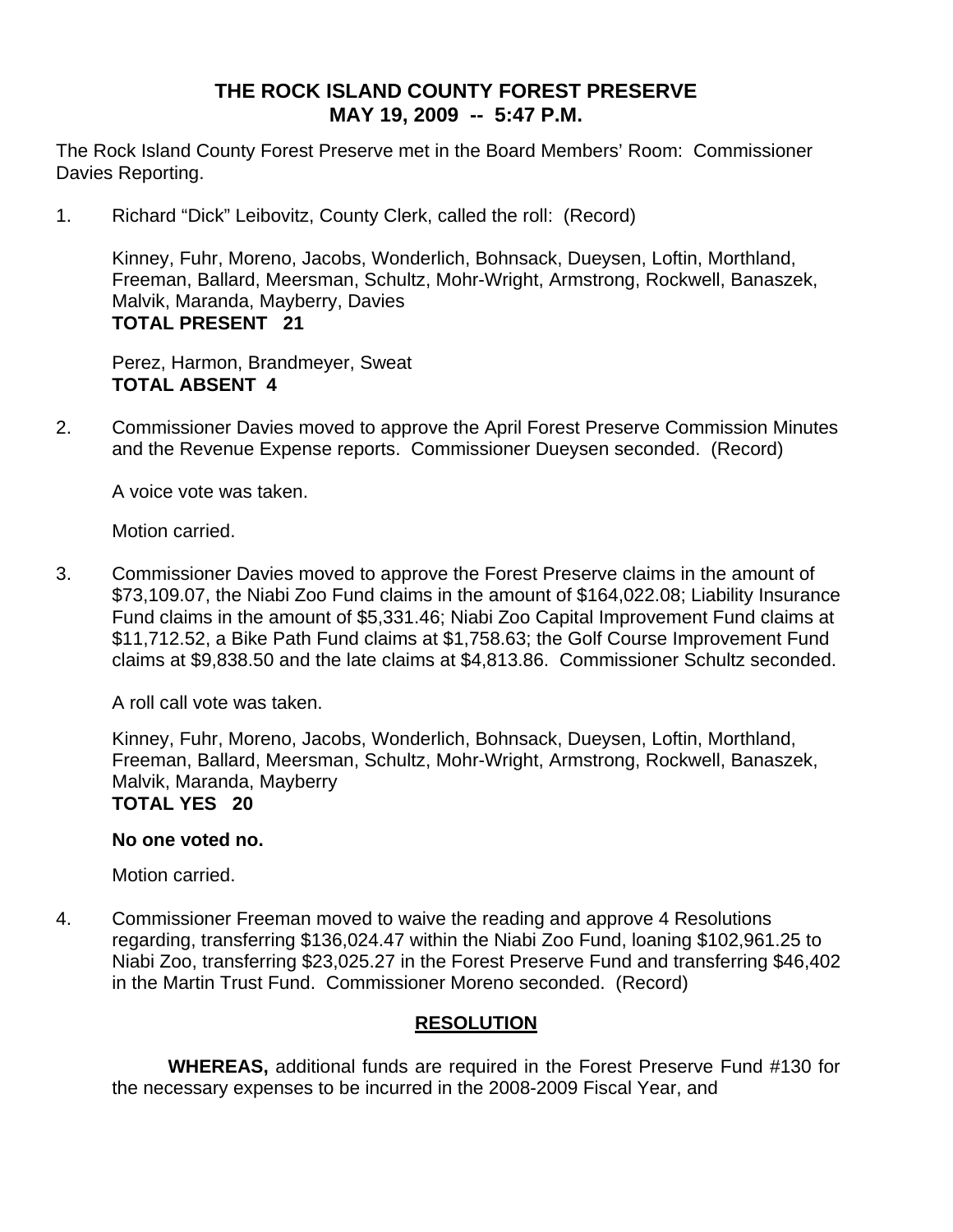**WHEREAS,** funds are available from unappropriated funds within the Forest Preserve Fund #130, and

**NOW, THEREFORE, BE IT RESOLVED** by the Forest Preserve Commission of Rock Island County, Rock Island, Illinois, as follows:

SECTION 1. An emergency exists as outlined above.

SECTION 2. An amount of \$23,025.27 be transferred from unappropriated funds in the Forest Preserve General Fund #130 to the following:

| <b>AMOUNT</b> | APPROPRIATION             | <b>DESCRIPTION</b>            |
|---------------|---------------------------|-------------------------------|
|               | \$2,000.00 130-32-92 523  | Repair & Maintenance Supplies |
|               | \$1,829.00 130-32-92 764  | Machine & Equipment           |
|               | \$19,196.27 130-32-92 767 | Infrastructure $$15,0000 +$   |

SECTION 3. This Resolution to become effectively immediately.

**ADOPTED** by the Rock Island County Forest Preserve Commission, Rock Island County, Illinois, this 19th day of May 2009.

#### **RESOLUTION**

 **WHEREAS,** additional funds are required in the Niabi Zoo Fund #131 for the necessary expenses incurred for the 2008-2009 Fiscal Year, and

**WHEREAS,** funds are available from unappropriated funds within the Niabi Zoo Fund #131, and

**NOW, THEREFORE, BE IT RESOLVED** by the Forest Preserve Commission of Rock Island County, Rock Island, Illinois, as follows:

SECTION 1. An emergency exists as outlined above.

SECTION 2. An amount of \$136,024.47 be transferred from unappropriated funds in the Niabi Zoo Fund #131 to the following:

| <b>AMOUNT</b> | <b>APPROPRIATIO</b> |
|---------------|---------------------|
| \$2,100.00    | 131-32 414          |
| \$2,012.22    | 131-32 415          |
| \$3,700.00    | 131-32 522          |
| \$2,600.00    | 131-32 523          |
| \$651.00      | 131-32 528          |
| \$2,900.00    | 131-32 631          |
| \$19,100.00   | 131-32 638          |
|               |                     |

**ON DESCRIPTION** Uniform & Clothing **Training & Education Operating Supplies Repair & Maintenance Supplies** Zoo Animals **Professional Services** Repair & Maintenance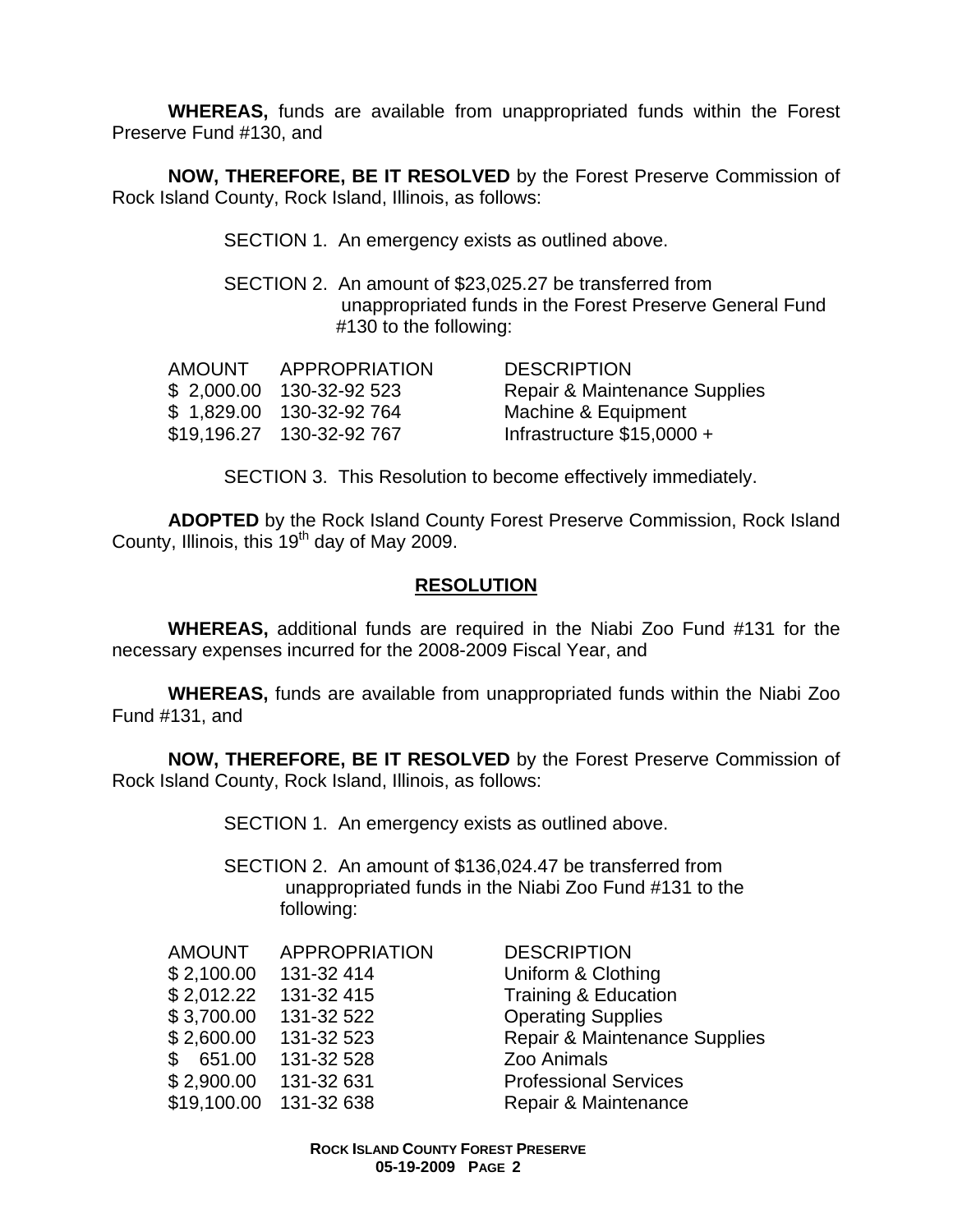\$102,961.25 131-32 872 Interest

SECTION 3. This Resolution to become effectively immediately.

**ADOPTED** by the Rock Island County Forest Preserve Commission, Rock Island County, Illinois, this 19<sup>th</sup> day of May 2009.

#### **RESOLUTION**

 **WHEREAS,** additional funds are required in the Niabi Zoo Fund #131 for the necessary expenses incurred for the 2008-2009 Fiscal Year, and

**WHEREAS,** funds are available from unappropriated funds within the Forest Preserve Fund #130 to loan to the Niabi Zoo Fund #131, and

**NOW, THEREFORE, BE IT RESOLVED** by the Forest Preserve Commission of Rock Island County, Rock Island, Illinois, as follows:

SECTION 1. An emergency exists as outlined above.

- SECTION 2. An amount of \$102,961.25 be loaned from the Forest Preserve Fund #130 to the Niabi Zoo Fund #131
- SECTION 3 The above amount to be repaid to the Forest Preserve Fund #130 as funds become available
- SECTION 4. This Resolution to become effectively immediately.

**ADOPTED** by the Rock Island County Forest Preserve Commission, Rock Island County, Illinois, this 19th day of May 2009.

#### **R E S O L U T I O N**

 **WHEREAS,** funds are available from funds in the Marvin Martin Trust Fund to make improvements exclusively at the Loud Thunder Forest Preserve, and

**WHEREAS**, Loud Thunder Forest Preserve does not have funds for capital improvements for the river campground area, maintenance building, and playground equipment.

**NOW, THEREFORE, BE IT RESOLVED** by the Forest Preserve Commission of Rock Island County, Rock Island, Illinois, as follows:

SECTION 1. An emergency exists as outlined above.

SECTION 2. The Forest Preserve District requests \$46,402 or the balance of net income cash available from the 2008 tax year from the Marvin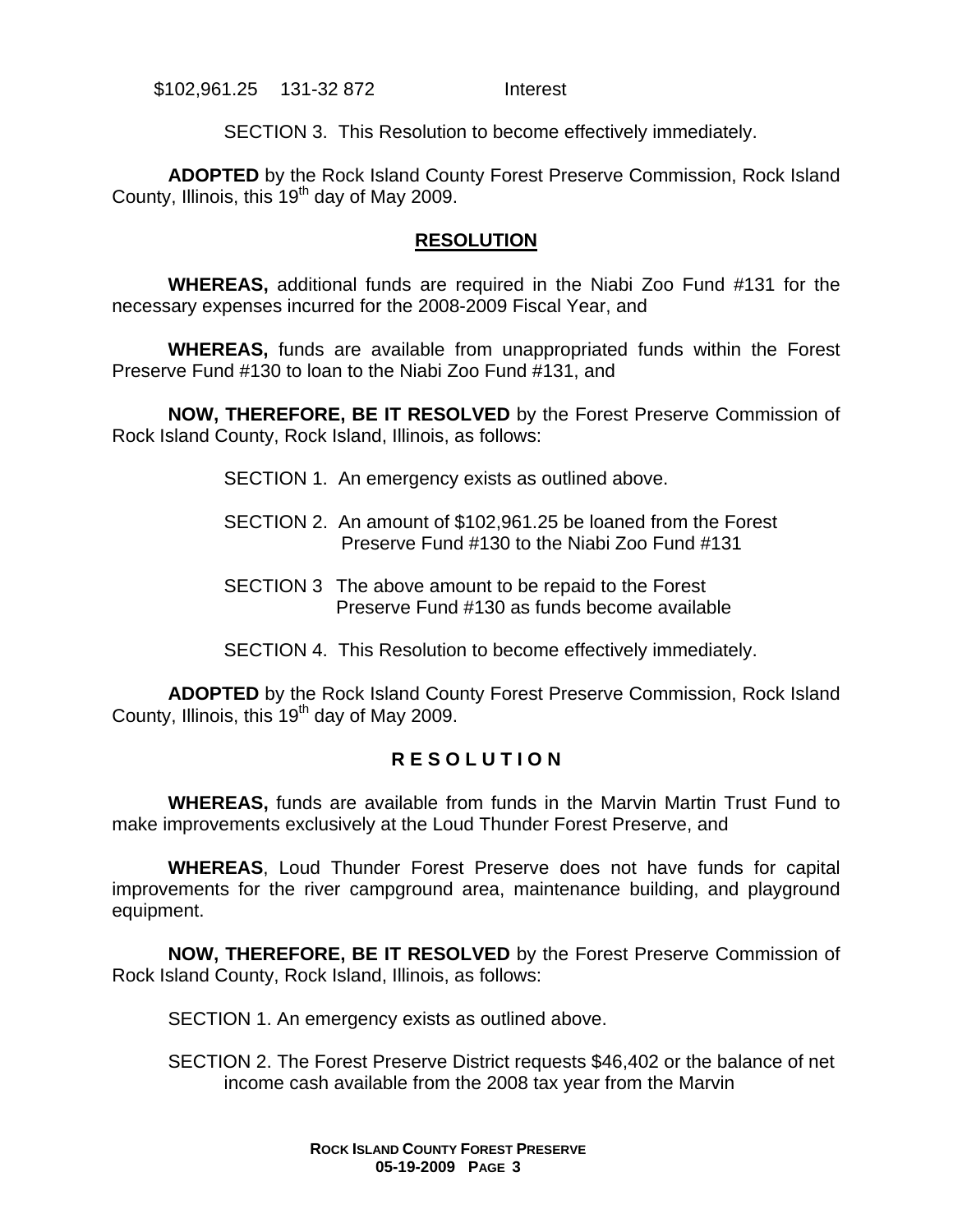Martin Trust Fund to be credited to revenue account 608-32 361.10 Marvin Martin Trust.

SECTION 3. An amount of \$46,402 be transferred from monies received in the Marvin Martin Trust Fund to appropriation 608-32-767.00 Capital Improvements to Loud Thunder Forest Preserve.

SECTION 4. This Resolution to become effective immediately.

**ADOPTED** by the Forest Preserve Commission of Rock Island County, Rock Island, Illinois, this  $19<sup>th</sup>$  day of May, 2009.

A roll call vote was taken.

Kinney, Fuhr, Moreno, Jacobs, Wonderlich, Bohnsack, Dueysen, Loftin, Morthland, Freeman, Ballard, Meersman, Schultz, Mohr-Wright, Armstrong, Banaszek, Malvik, Maranda, Mayberry

## **TOTAL YES 19**

#### **TOTAL NO 0**

Motion carried.

5. Commissioner Davies moved to waive the reading and approve the three Transfers of Appropriation in the Forest Preserve Fund. Commissioner Maranda seconded.

A roll call vote was taken.

Kinney, Fuhr, Moreno, Jacobs, Wonderlich, Bohnsack, Dueysen, Loftin, Morthland, Freeman, Ballard, Schultz, Mohr-Wright, Armstrong, Rockwell, Banaszek, Malvik, Maranda, Mayberry **TOTAL YES 19** 

#### **No One Voted No.**

Motion carried.

6. Commissioner Davies moved to approve a project agreement with the DNR for the construction, maintenance and operation of a public boat access area at Illiniwek. Commissioner Meersman seconded.

A roll call vote was taken.

Kinney, Fuhr, Moreno, Jacobs, Wonderlich, Bohnsack, Dueysen, Loftin, Morthland, Freeman, Ballard, Meersman, Schultz, Mohr-Wright, Armstrong, Rockwell, Banaszek, Malvik, Maranda, Mayberry **TOTAL YES 20** 

# **No one voted no.**

Motion carried.